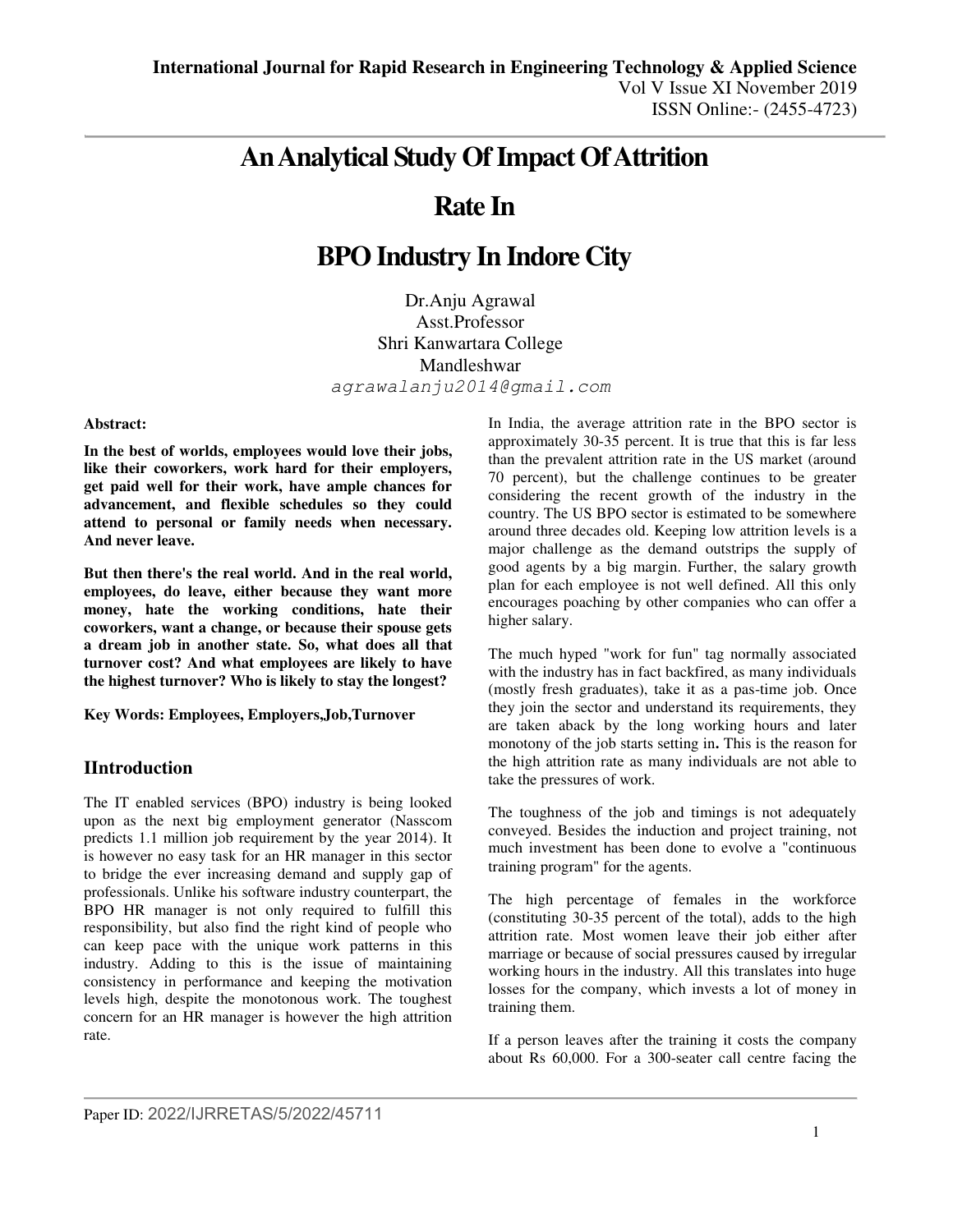normal 30 percent attrition, this translates into Rs 60 lakh per annum. Many experts are of believe that all these challenges can turn out to be a real dampener in the growth of this industry.

All this has induced the companies to take necessary steps, both internally and externally. Internally most HR managers are busy putting in efforts on the development of their employees, building innovative retention and motivational schemes (which was more money oriented so far) and making the environment livelier. Outside, the focus is on creating awareness through seminars and going to campuses for recruitment.[\(www.slideshare.net\)](http://www.slideshare.net/)

# **II Objectives of the Study**

The proposed study would be undertaken with following objectives

- 1. To study impact of attrition rate in Indian BPO Industry
- 2. To know the factor that causes attrition in Indian BPO industry.

# **III Limitations of the Study**

Every research work is subjected to certain limitations or draw backs which not only hamper the smooth progress of any research but also influence the final outcome or result of a particular study. Every study is carried out bearing these limitations in mind and with their effect and impact on the final analysis. No study could be perfect or absolute because it is affected by one or another factor which adversely influences the final outcome.

In our case the limitations of drawbacks are even greater in number because as discussed earlier this particular research is pioneer in itself as an example or precedent for others. No concrete or substantial work has been done in regard to HR Management in private sector. This makes our task much more difficult and creates many limitations in the course of the study.

The major limitations confronting this particular research are as follows:

1. The major limitations of the study are that the use of HR Management tools and techniques is the internal circulation and the information with no excess to the outside world.

- 2. Further the analysis may not be helpful for decision making in other similar companies and income and expenditure patterned used in companies.
- 3. Time, accuracy and sample selection are also an limitations of the study.
- 4. This study shall be conducted in Indore city.

# **IV Research Methodology**

Research is a way of thinking and finding answers to the questions that come into your mind. In our day-to-day life, we formulate several question in our mind. We want to get answers for these questions. Some of these questions can be answered easily without any need of scientific scrutiny. While there are also some questions that need to be answered in a logical manner. The process that needs to be followed in finding answers to such question should have to be empirical and subjective. The techniques and procedures that need to be used should also be valid and logical. In this way, we are able to get answers that are authentic and verifiable. The research process also requires scientific scrutiny and the procedures involved in this scrutiny should have to be valid and reliable.

# **(A)Source of Primary Data**

Interviews through research questionnaires will be conducted to yield data on opinions and perceptions on what the research respondents considered .For prediction direct interview and observation method shall also be used.

## **( B) Sources of Secondary Data**

Used to obtain information on, current issues, policies, procedures etc, wherever required:-

- 1. Internet
- 2. Magazines
- 3. Newspapers
- 4. Journals

# **( C )Method of Collection**

Field procedure for gathering primary data includes observation and interview schedule in which the questionnaires will be filed by the respondents. Personal interviews through self administration survey to be done to collect the data, market research was to be undertaken, that will be accomplished but performing various activities designed.

# **( D) Research Instrument**

A self designed questionnaire is designed to know the consumer requirements of telecommunication services in rural area, to see the feasibility of project in rural area, and to understand the need of sales promotions in rural sector.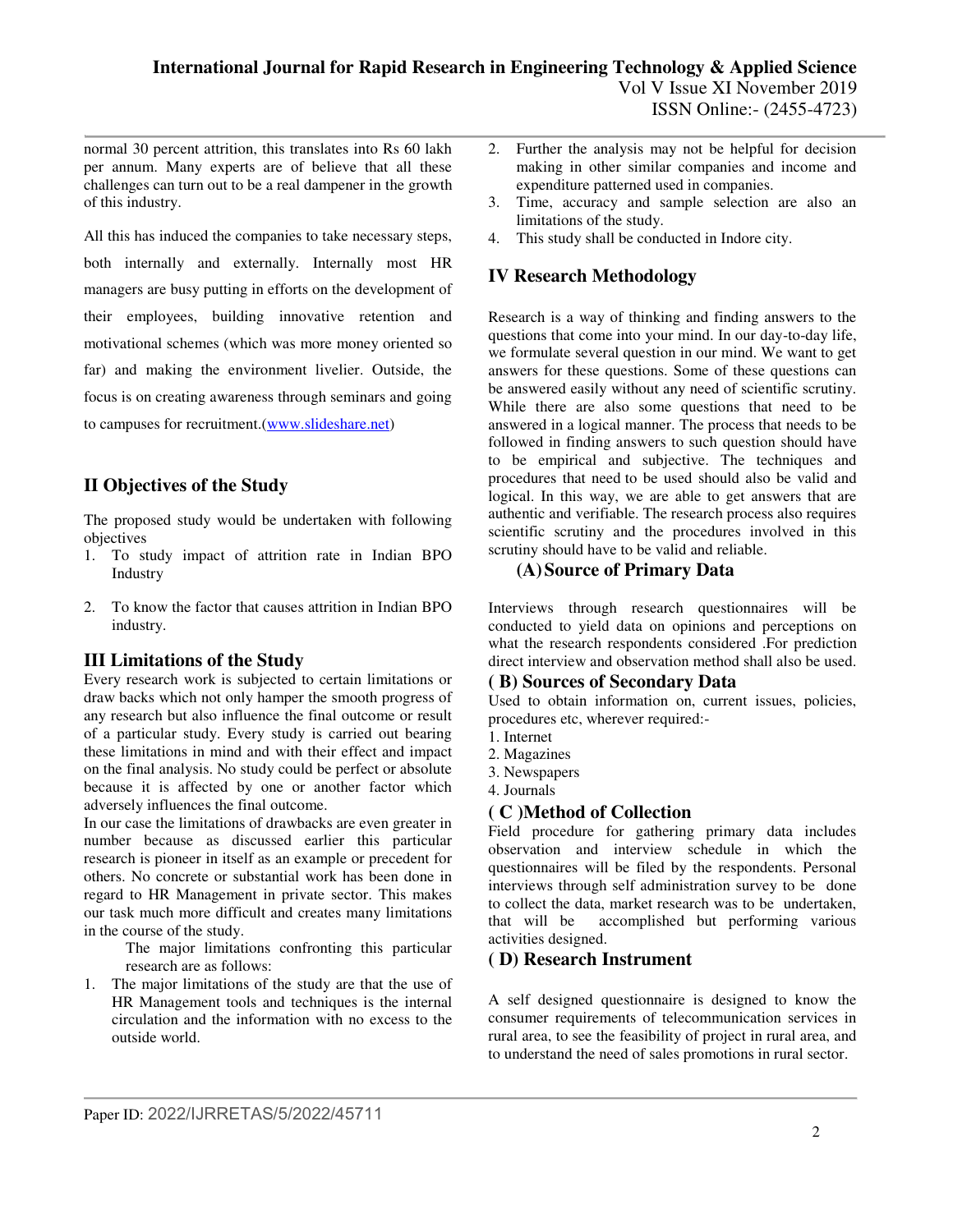## **(E) )Sample Design**

Sample size is of 100 (50,Male and 50 Female)and the data will be collected from 20-35 Age Group of Indore region ,to understand their basic needs and requirements.

#### **( F ) Tools for Data Analysis**

Data will be analyzed by the use of graph, to get the accurate measures of results in percentage.

# **VLiterature Review**

Denvir and McMahon (1992) define labor turnover as "the movement of people into and out of employment within an organization" while Mobley (1982) defines turnover as "voluntary cessation of membership in an organization by an individual who receives monetary compensation for participating in that organization". Forbes (1971) states that labor turnover means separation from an organization and included promotion, transfer or any other internal movement within the institution. Meaghan et al(2002) draws attention on controlling attrition , he states that the value of employees to an organization is a very crucial element in the success of the organization. He further states that this value is intangible and cannot easily be replicated, therefore, the managers should control attrition. Mobley (1977) suggests a measure to predict attrition, he says that tenure of an employee is one of the best measures that can be used to predict turnover. Firth et  $al(2007)$  tries to find out the causes of attrition, he says that there are a range of factors that lead to job related stress, lack of commitment towards the organization and job dissatisfaction which cause employees to quit. Griffeth et al. (2000) conclude-related variables have a significant effect on employee turnover. Hom&Griffeth (1995) statethat several investigations in the past have revealed that organizational commitment and job satisfaction are crucial factors that influence turnover intention. Wanous (1992) focuses on new employee attrition and says that new employees often leave the organization because their expectations are not met which results into a violation of their psychological contract resulting into turnover. Abassietal (2000) conclude that there are other factors like inefficient and poor recruitment practices, style of management, lack of recognition, work place conditions, and a lack of competitive compensation system that cause employees to quit the organization. Louis (1980) states that attrition takes place because new employees compare their actual experience with their past work experiences. Past work experience plays significant role in taking decision to quit in case the new worker's expectations are not met. Ongori (2007) focuses on stress as a cause of attrition; he says that the good workers in organization may tend to leave when they start experiencing signs of

occupational stress. This turnover affects the organization adversely in increasing the recruitment and selection costs of the organization.

# **VIScope of Study**

R**ete**ntion of key employees is critical to the long-term health and success of any organization. It is a known fact that retaining your best employees ensures customer satisfaction, increased product sales, satisfied colleagues and reporting staff, effective succession planning and deeply imbedded organizational knowledge and learning.

## **VII Rationale of Study**

The Indian business process outsourcing industry, roughly around 4-5 years old, is growing at a phenomenal pace. The number of BPO companies in Indian cities has mushroomed from a handful a few years ago to about 500 in 2004. The size of the Indian BPO market is likely to be around \$9-12 billion by 2006 and will employ around 400,000 people (ICRA, Indian BPO industry report). For a fresh college graduate, a call centre job pays about 2.5 times as much as other job openings. And the boom shows all signs of continuing considering that the cost per transaction in India is estimated to be the lowest at 29 cents compared to 52 cents in China.

Even after displaying impressive statistics about the growth and future, the BPO industry in India is bleeding with heavy attrition. According to several recruitment firms in the country, attrition in the ITES (IT enabled services)-BPO industry is close to 35-40 %. The worse news is that, this is only the reported figures and the actual figures are much higher and can be as high as 80% annually. Nasscom in a report said the outsourcing industry was expected to face a shortage of 262,000 professionals by 2012. This impediment is likely to affect the industry severely in the long run by creating a man power shortage as well as bringing up the cost arbitrage on which the Indian industry is playing at the moment. (www.citehr.com, www.coolavenues.com)

## **VIII Framework**

The BPO industry is still in its infancy, and lacks a clear regulatory framework, from Foreign Direct Investment (FDI) regulations to issues of security, technology transfer, and employeewelfare. Optimally a sector already has regulations in place before investment in the sector begins, whereas in this case, we see the reverse, a skewed kind of approach to regulation. What we are seeing is the offering of incentives by central and state governments to attract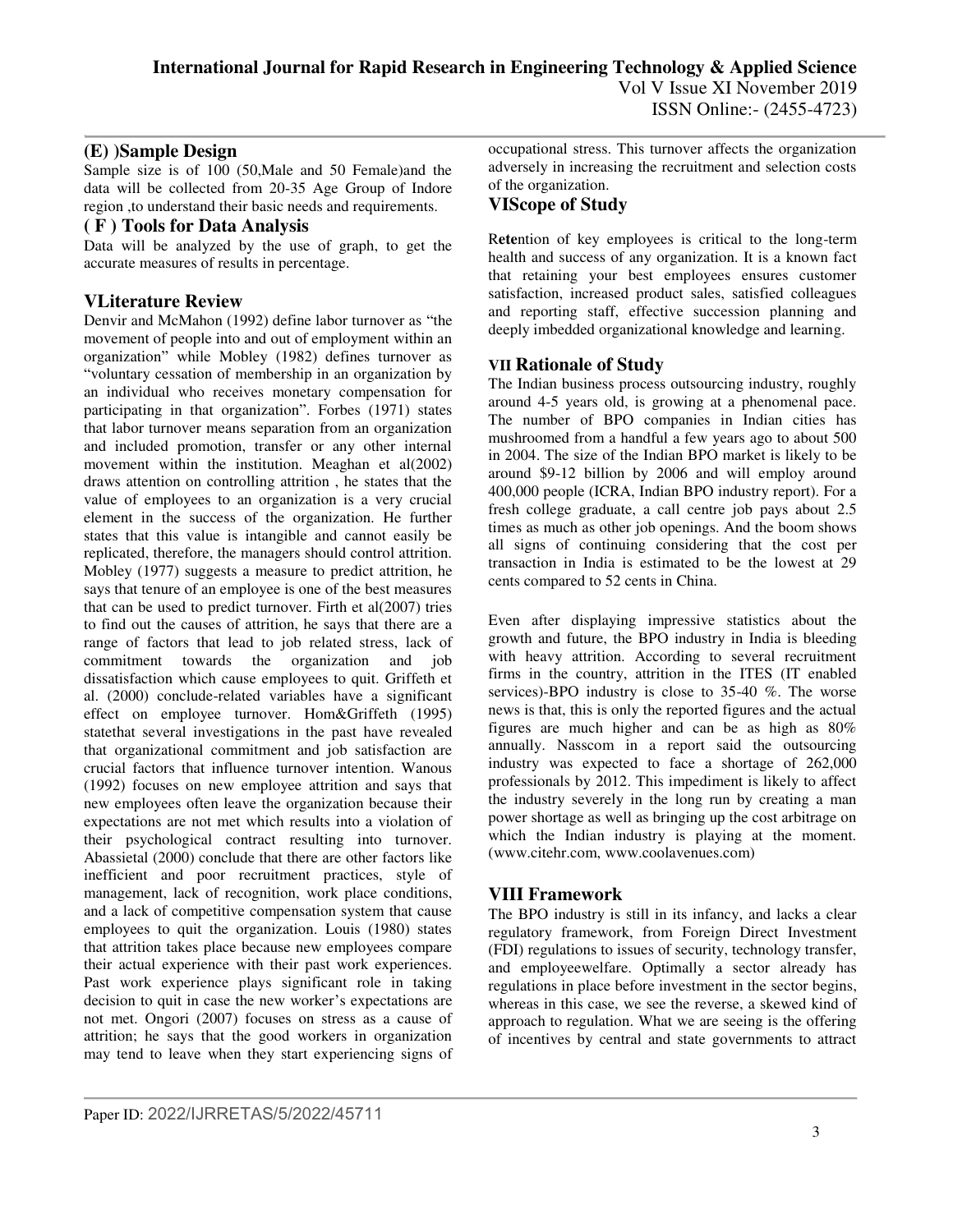FDI and a haphazard construction of a regulatory framework as issues arise.

For instance, the legal framework for the sector is spread across at least eight acts enacted between 1923 and 1972.5the uncertainties regarding the applicability of the security framework to fraud cases is discussed in a later section. And a regulatory framework for FDI in this sector is more or lessnon-existent.

For the BPO sector, current Indian government regulations set forth by the Ministry of Commerce and Industry allow FDI up to 100% in most instances without prior approval from the government or the Reserve Bank of India (RBI).6A foreign company can set up a BPO by incorporating a company under the Companies Act, 1956, either through a joint venture or as a wholly owned subsidiary. The procedure amounts to submitting a set of documents to the Department of Telecommunications, whose office has streamlined the bureaucratic hurdles forapplicants.7 all profits, dividends, etc can be repatriated subject to government approval.8

The absence of regulation also leaves employees open to the machinations of unscrupulousemployers, and cases of fraudulent salary cuts, collection of deposits in the name of training,arbitrary fixing of salaries are overlooked and employees are uneasy about talking, for fear ofreprisal. Often they just go on to another job, an avenue which the BPO industry is seeking toblock by maintaining a roster of employees, in the name of controlling security violations andfraud by employees and also the high rate of attrition.

# **IX Attrition**

Attrition cannot be blindly classified with a negative connotation. A healthy attrition rate in any industry is necessary for new ideas and innovation to flow in as well as to facilitate the overall growth of the industry in terms of knowledge sharing. But after a particular level the same boon becomes a bane.

Recruiters explain that the high attrition rates significantly increase the investments that are made on the employees. The problem of losing funds in employee acquisition is more prominent in the high-end BPO segment. Companies invest a lot of time and money in training a candidate for the first four months. But these investments do not always get converted into actual profits. In case of the BPO industry, each agent level recruitment roughly costs the company Rs. 5000/-. This is the amount which a company needs to pay the job recruitment agency. Other than the direct cost, an associated cost of training and administrative service is also involved. Each agent works is non-productive or partly productive in the organization for nearly the first 2-3 months. Hence an employee leaving the organization within the first 6 months is a bad investment for the company. Also, as stated earlier the cost of attrition in the industry is 1.5 times the annual salary.

However, there is another perspective for attrition which is specific to the BPO industry in India. India at the moment is working on low end Business Processes which do not require quite a lot of amount of high skills. The reason for India's success has been primarily the low cost, high quality labor which India provides. Compared to other competitors such as Philippines, South Africa, Ireland; India is the only country where we have a balance between the cost involved and the quality provided till now. For Indian companies to remain successful in future they would have to keep the cost low. Since the tasks performed by an agent are pretty standard and does not require added skills, there is no benefit in retaining a highly experienced employee. At the floor level operation, a non-experienced candidate could work with the same efficiency of a 2-3 year experienced employee after minimal training. Hence the industry players consider the present attrition as a positive attrition which is serving the industry by keeping the cost low.

# **XManaging Attrition in Industry:**

In the best of worlds, employees would love their jobs, like their co-workers, work hard for their employers, get paid well for their work, have ample chances for advancement, and flexible schedules so they could attend to personal or family needs when necessary. And never leave.

 But then there's the real world. And in the real world, employees, do leave, either because they want more money, hate the working conditions, hate their co-workers, want a change, or because their spouse gets a dream job in another state. So, what does that entire turnover cost? And what employees are likely to have the highest turnover? Who is likely to stay the longest? www.slideshare.net/madhurilotankar

**Defining Attrition:** "A reduction in the number of employees through retirement, resignation or death".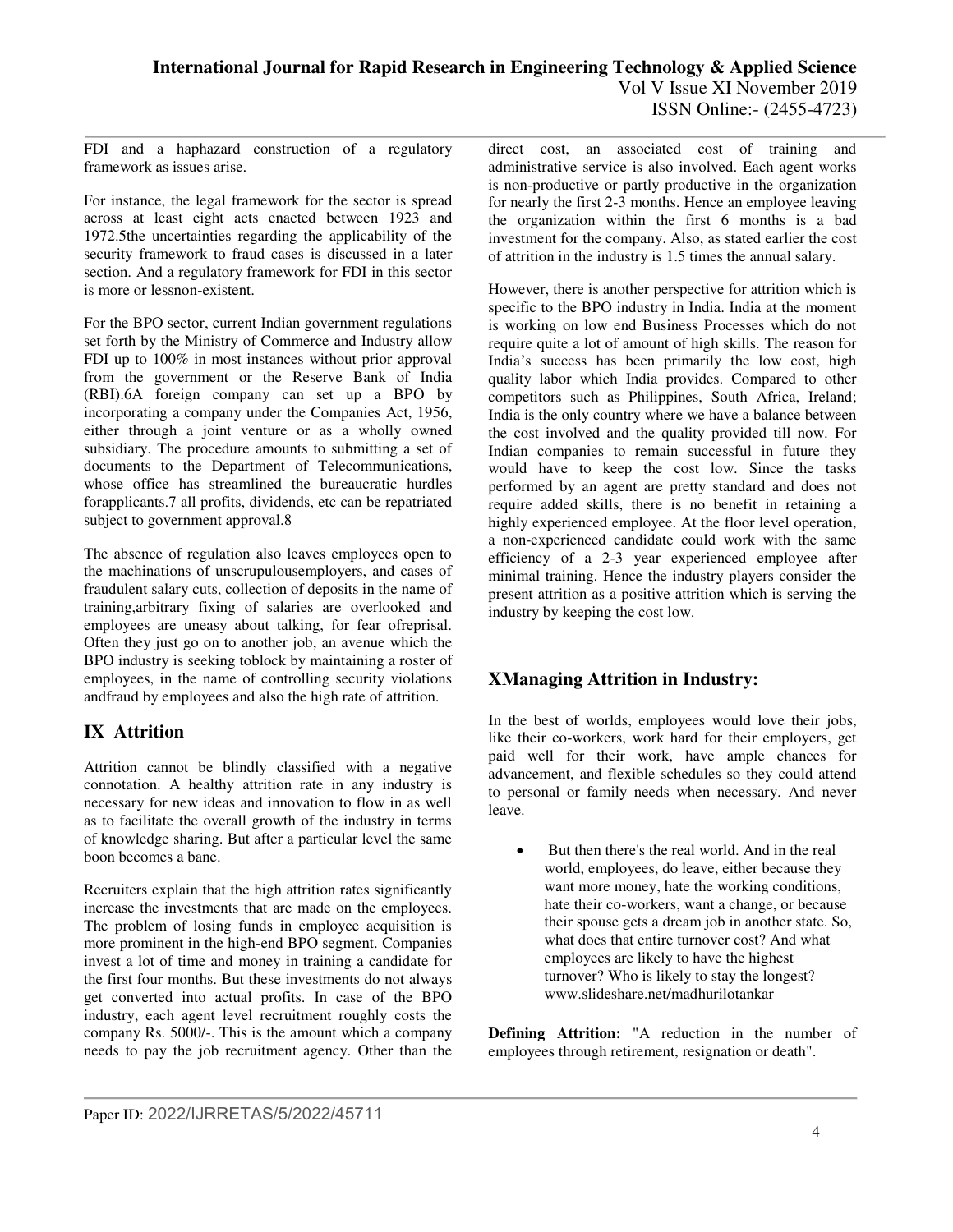**Defining Attrition Rate:** "the rate of shrinkage in size or number".

The business process outsourcing (BPO) industry in the country is facing the challenge of finding quality human resources given the current attrition rate of around 50 percent. In India, the average attrition rate in the BPO sector is approximately 30-35 percent. It is true that this is far less than the prevalent attrition rate in the US market (around 70 percent), but the challenge continues to be greater considering the recent growth of the industry in the country. Keeping low attrition levels is a major challenge as the demand outstrips the supply of good agents by a big margin.

Components to be taken into consideration, while calculating attrition rate

Total Number of Resigns per month (Whether voluntary or forced) divided by (Total Number of employees at the beginning of the month plus total number of new joiners minus total number of resignations) multiplied by 100.

If calculating in monetary terms, it includes the following:

- 1. Costs Due to a Person Leaving
- 2. Recruitment Costs
- 3. Training Costs
- 4. Lost Productivity Costs
- 5. New Hire Costs
- 6. Lost Sales Costs

It is clear that there are massive costs associated with attrition or turnover and, while some of these are not visible to the management reporting or budget system, they are none the less real. The 'rule of thumb' appears to be very inaccurate indeed and, while it depends upon the category of staff, it is probably better to estimate around 80% of salary as a truer rule of thumb - and this will be on the conservative side.

 What does this mean? Well it means that if a company has 100 people doing a certain job paid 25,000 and that turnover or attrition is running at 10%, the cost of attrition is:

(Total staff x attrition rate %) x (annual salary x  $80\%$ )

- 100 staff at 10% attrition means 10 people leave and are replaced each year.
- A replacement cost of 80% of a salary of 25,000 means the cost of each replacement is 20,000.
- The cost of turnover is therefore 10 x 20,000 or 200,000 a year.
- The on cost to the overall salary bill is 8%.

1. (Saving 8% of salary costs would make Managing Attrition in BPO - A win-win model to satisfy employer and the employee)

 Attrition in the BPO industry is one of the biggest issue which the growing ITES industry in India is facing. The effects of attrition are wide varying and impacts the firms in terms of losses (due to training and administration cost, high recruitment cost), incompetent processes, inability to offer services for highly technical process etc.

Attrition though a nuisance also has some associated benefits along with such as low cost of operation, knowledge sharing amongst the firms benefiting the overall industry in increasing its competencies. Attrition usually occurs on two fronts – people leaving the industry and people shifting jobs inside the industry. Both of them have separate causes which have been identified in this paper.

The paper attempts to understand the underlying reasons for attrition by analyzing the BPO industry through Maslow's Hierarchical model of Needs. The Maslow's framework helps in giving a better perception about the motivation of the employees in the BPO industry and identifying gaps in their expectations which needs to be filled up.

#### **Attrition rates**

| US             |        |
|----------------|--------|
|                | $42\%$ |
| Australia      | 29%    |
| Europe         | 24%    |
| India          |        |
|                | 18%    |
| Global Average | 24%    |

The reasons for the high rate of attrition was due to various factors like salary, work timings, other career options, adding that there is always the danger of costs increasing while billing rates decline.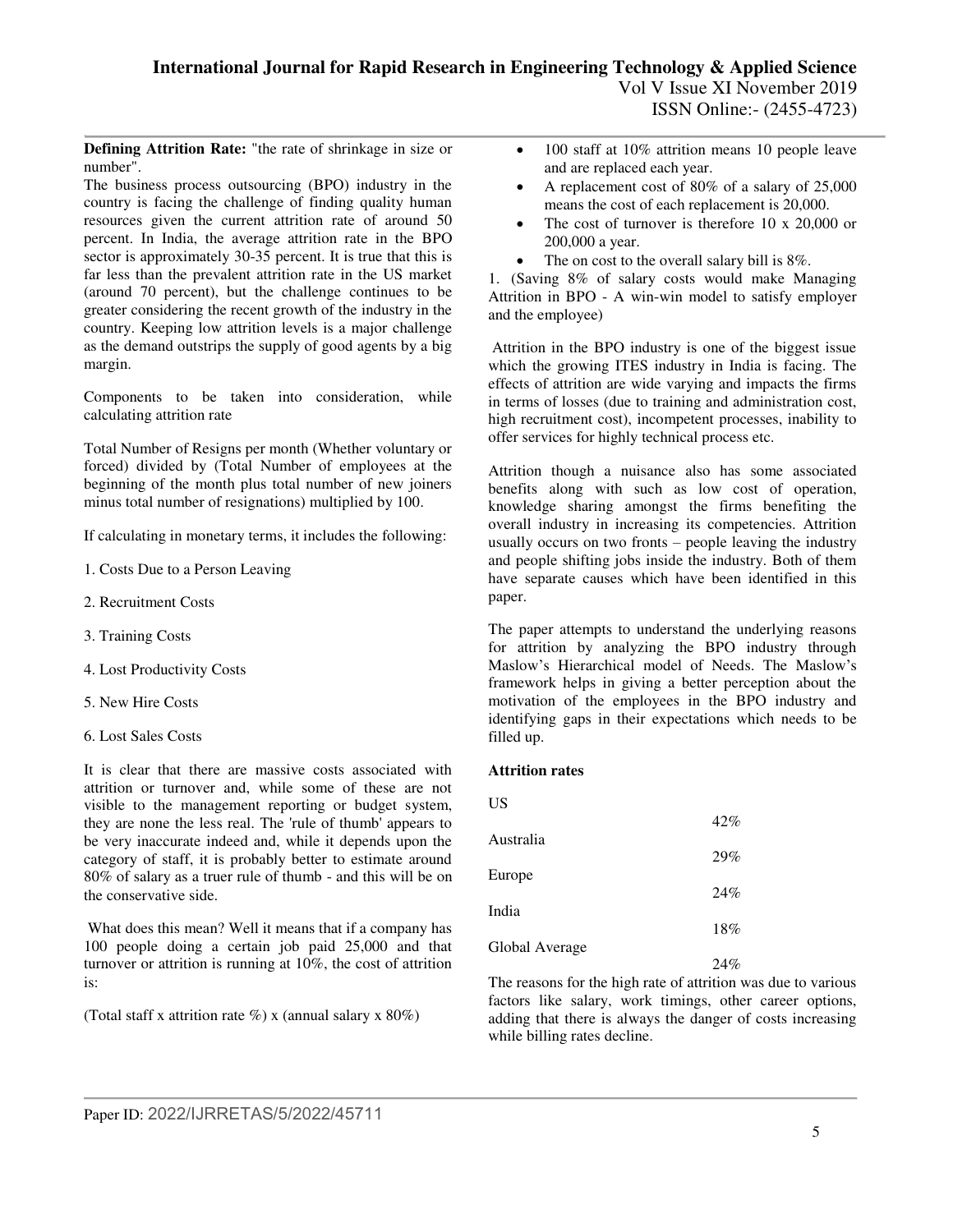Vol V Issue XI November 2019 ISSN Online:- (2455-4723)

- Present Employee Benefits Provided by Majority of BPOs
- Group Medi-claim Insurance Scheme
- Personal Accident Insurance Scheme
- Subsidized Food and Transportation
- Company Leased Accommodation ,Recreation, Cafeteria, ATM and Concierge facilities
- Corporate Credit Card
- Cellular Phone / Laptop
- Personal Health Care (Regular medical checkups)
- Loans
- Educational Benefits
- Performance based incentives
- Flexi-time & Flexible Salary Benefits
- Regular Get together and other cultural programs
- Wedding Day Gift
- Employee Referral Scheme
- Employee Stock Option Plans

## **Reasons for Attrition:**

When there are so many benefits associated with BPO industry…. when there are so many privileges for the BPO employees a few factors make them to change the company/industry:

- For higher Salary
- No Growth / Lack of Promotion
- For Higher education
- Misguidance by the company
- Policies and procedures are not conducive
- No personal life
- Physical strains

## **How to Stop BPO Attrition**

Firstly, the industry has to get out of its image of an Internet sweatshop where an employee is resigned to his fate of being in office at ungodly hours for a dead-end job. Short Term Bonding Techniques

- 1. Using the CFO's services Well, this stands not for Chief Financial Officer but Chief Fun Officer, whose only job is to think of opportunities for making fun.
- 2. A Pizza Party Senior management takes orders for custom-made pizzas from agents and supervisors and serves them.
- 3. Shop till you drop Tie up with a shopping mall for an evening outing and distributing prizes based on that.

4. Shift rotation – Permanent night birds fly away faster! Suitable day shift opportunities are required from time to time.

# **XI Data Analysis and Interpretation**

# **1. Are you satisfy with working environment?**

| Table 1       |     |        |
|---------------|-----|--------|
|               | YES | NO     |
| <b>MALE</b>   | 40% | 60%    |
| <b>FEMALE</b> | 20% | $80\%$ |



#### **Interpretation**

From above data we analysis that most of the people 60% male and 80% female are not satisfied with working environment. So upper management should take necessary steps like improve good coordination between employees, social perception among employees so they feel enthusiastic to work.

# **2**. **Are you satisfy with working hours?**

**Table 2** 

|               | YES | NO     |
|---------------|-----|--------|
| MALE          | 30% | $70\%$ |
| <b>FEMALE</b> | 24% | 76%    |



#### **Interpretation**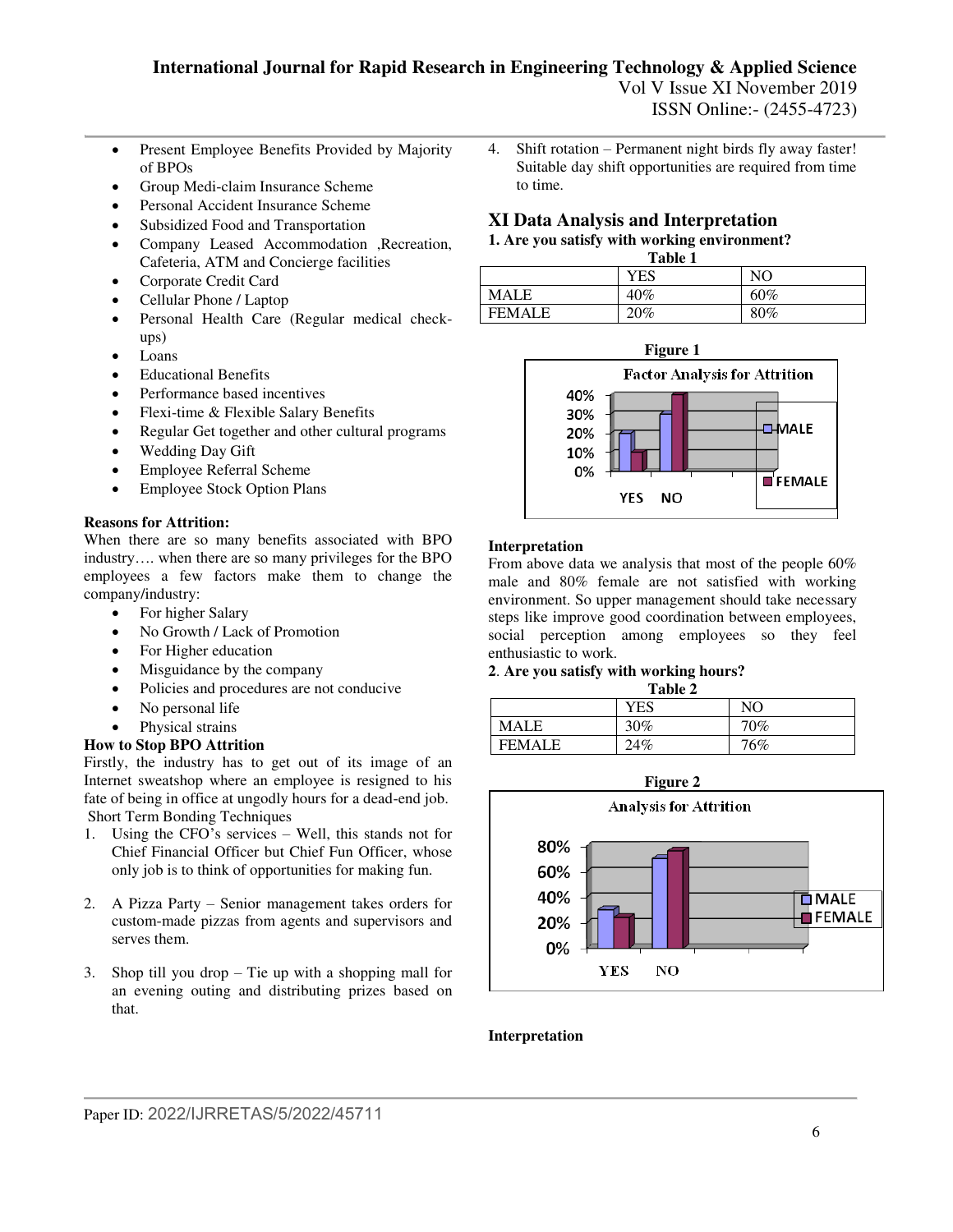Vol V Issue XI November 2019 ISSN Online:- (2455-4723)

From above data we analysis that most of the people are not satisfied with long hour's leads to greater stress so management should provide some recreational activities weekly so they don't feel bore.

#### 3. **Are you satisfy with monthly salary? Table 3**

| 1 avit J      |     |     |
|---------------|-----|-----|
|               | YES | NO  |
| MALE          | 36% | 64% |
| <b>FEMALE</b> | 16% | 84% |



## **Interpretation**

Analysis of above data we know that most of the employee are not satisfied with Management should increase incentives on monthly basis if they are not satisfied with salary.

## **4. Are you satisfy with monthly incentives?**

| Table 4 |  |
|---------|--|

| ------        |        |     |
|---------------|--------|-----|
|               | YES    | NO  |
| MALE          | $20\%$ | 80% |
| <b>FEMALE</b> | 16%    | 84% |





## **Interpretation**

From above data we analysis that most of the people are not satisfied with monthly incentives, for this management should conduct meetings weekly and ask incentives of their choices so they feel god to work.

**5. Are you satisfy with monthly leave? Table 5** 





#### **Interpretation**

Analysis of above data we know that 84% male and 86% female oftotal employees are not satisfied with monthly leave so Management should provide leave on the basis of the performance of work.

### **6. Is low payment is main reason for attrition?**

| Table 6       |        |                |
|---------------|--------|----------------|
|               | YES    | N <sub>O</sub> |
| <b>MALE</b>   | 84%    | $16\%$         |
| <b>FEMALE</b> | $80\%$ | 20%            |



#### **Interpretation**

Analysis of above data we know that management should increase payment on the basis working hours so they satisfied.

#### **7. Is stress is main reason for attrition? Table 7**

| rapie /       |        |     |
|---------------|--------|-----|
|               | YES    | NO  |
| <b>MALE</b>   | 80%    | 20% |
| <b>FEMALE</b> | $90\%$ | 10% |

**Figure 7**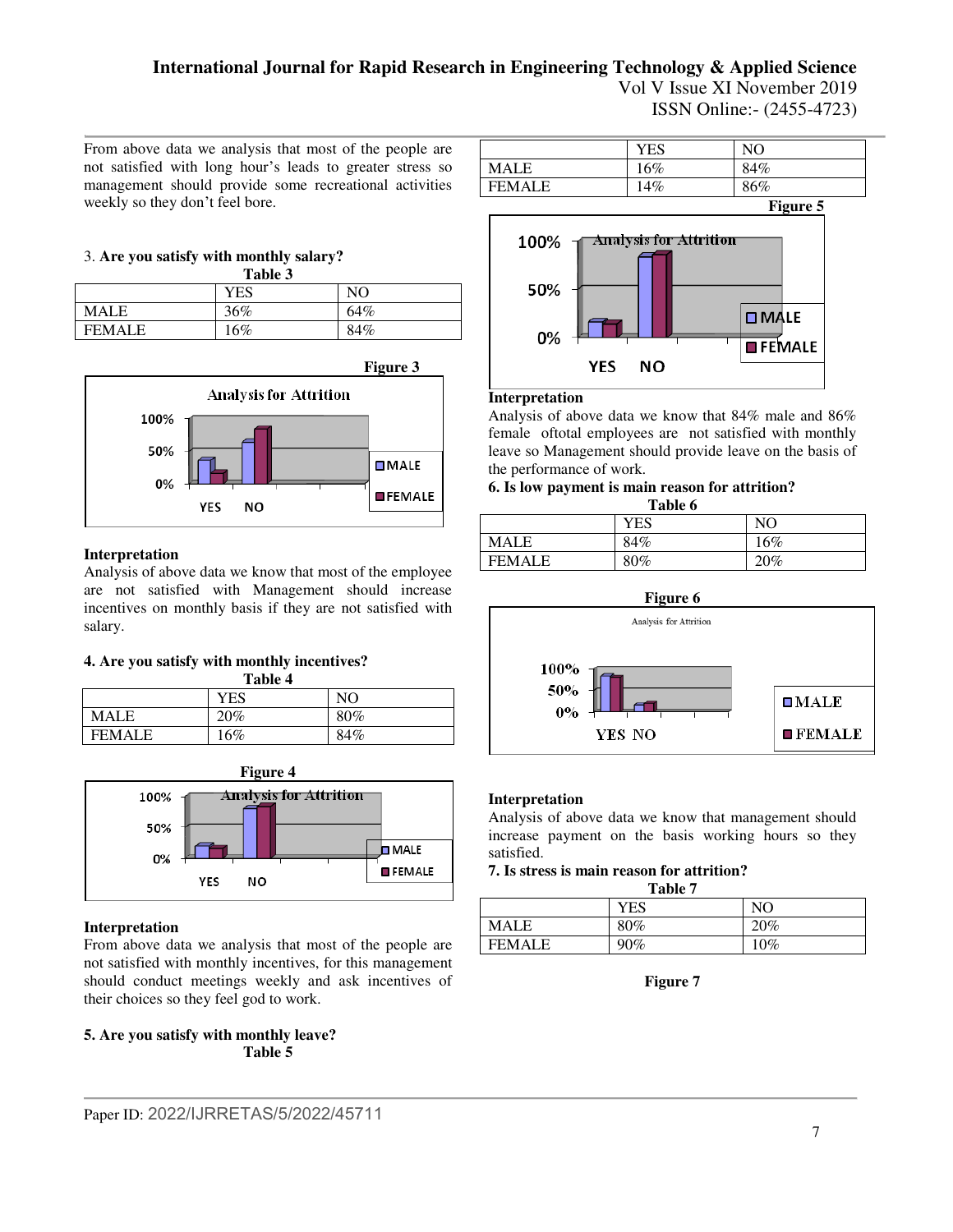Vol V Issue XI November 2019 ISSN Online:- (2455-4723)



#### **Interpretation**

Analysis of above data we know that 80% male employee and 90% female employee are agree for this statement that stress is main reason for attrition.Doing same work continuously a employee feel bore to work leads to stress so management provides relaxation gap in between working hour's and also recreational activities weekly so they feel good to work.

**8. Are management helpful in handling your stress? Table 8** 

|               | YES | NO  |
|---------------|-----|-----|
| <b>MALE</b>   | 16% | 84% |
| <b>FEMALE</b> | 10% | 90% |





#### **Interpretation**

Management should take necessary efforts for handling stress of employees like interaction with them, ask about their problems and fulfill their requirements.

**9. Is long working hours is main reason for attrition?** 

| Table 9       |        |     |
|---------------|--------|-----|
|               | YES    | NO  |
| <b>MALE</b>   | 84%    | 16% |
| <b>FEMALE</b> | $90\%$ | 10% |

**Figure 9** 



#### **Interpretation**

Analysis of above data we know that 84% male employee and 90% female employee are agree from long working hours is main reason for attrition. Management should structure working hours on weekly basis.

#### **10. Are you satisfy with policy of organisation? Table 10**

|               | __         |     |
|---------------|------------|-----|
|               | <b>YES</b> | NO  |
| MALE          | 26%        | 74% |
| <b>FEMALE</b> | 20%        | 80% |



## **Interpretation**

Management should change their policies quarterly on the basis of feedback receives from their employees.

#### **Consolidated Analysis**

|                | <b>YES</b> | N <sub>O</sub> |
|----------------|------------|----------------|
| Male $(M)1$    | 40%        | 60%            |
| Female (F) 1   | 20%        | 80%            |
| M <sub>2</sub> | 30%        | 70%            |
| F <sub>2</sub> | 24%        | 76%            |
| M <sub>3</sub> | 36%        | 64%            |
| F <sub>3</sub> | 16%        | 84%            |
| M <sub>4</sub> | 20%        | 80%            |
| F <sub>4</sub> | 16%        | 84%            |
| M 5            | 6%         | 94%            |
| F <sub>5</sub> | $4\%$      | 96%            |
| M 6            | 84%        | 16%            |
| F <sub>6</sub> | 80%        | 20%            |
| M <sub>7</sub> | 80%        | 20%            |
| F <sub>7</sub> | 90%        | $10\%$         |
| $M_8$          | 16%        | 84%            |
| F8             | 10%        | 90%            |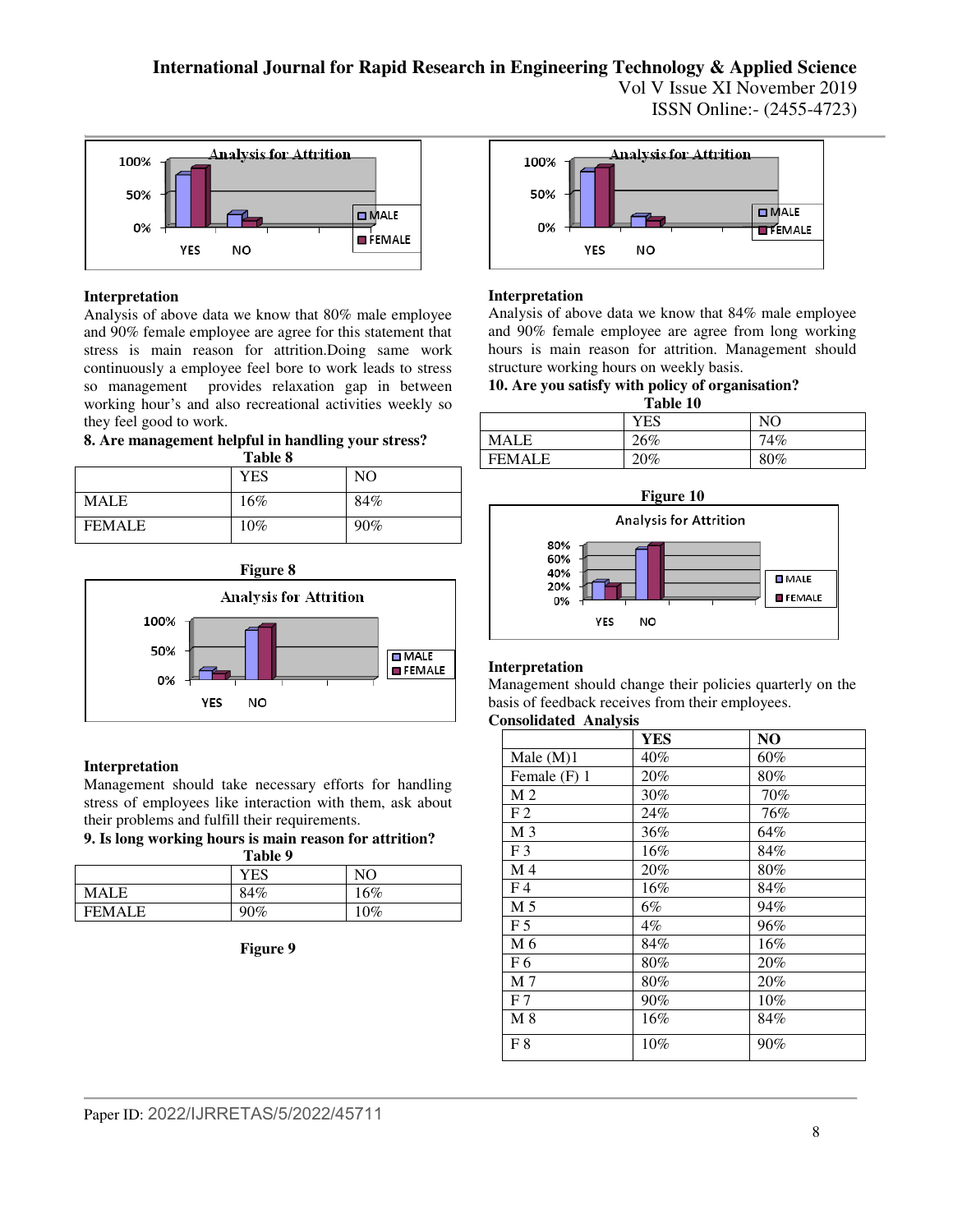Vol V Issue XI November 2019 ISSN Online:- (2455-4723)

| M <sub>9</sub>  | 84% | 16% |
|-----------------|-----|-----|
| F9              | 90% | 10% |
| M <sub>10</sub> | 26% | 74% |
| F <sub>10</sub> | 20% | 80% |
|                 |     |     |



#### **Interpretation**

Percentage Analysis shows that attrition rate increases due to employees are not satisfy with long working hours, night shiftsand unfavorable incentives

# **XII Suggestion and Implication**

Although a large number of youngsters are attracted to the BPO industry because of the high salary packages offered by the MNC's to graduates and even the under-graduates; also the sophisticated work environment, the facilities like free meal and transportation etc.; failure to cope with the stress of the odd shifts, the monotonous work, the compensation packages and the opportunities for higher education fails to sustain them in the organizations. For the Indian BPO industry to sustain its growth and position, the human resource professionals have to reformulate their strategies to check the problem of the attrition rate without losing their cost-effectiveness. BPOs will have to change their mindset and the practice of- "No matter I have a high attrition rate, I can cope up if my recruitment process is good" – to creating a synergy

between the work life, growth opportunities, and the requirements of the job to control the attrition in the organizations. The HR professionals need to redesign the HR policies for the industry without comprising on the cost competitiveness of the Indian BPO industry, to retain the employees in the organizations and to retain India's position as the low cost destination for business process outsourcing worldwide. In the next article, we'll have a look at the western culture being promoted by BPOs in India and how the youngsters are losing out in the BPO.

## **XIII Conclusion**

There are massive costs associated with attrition, while some of these are not visible to the management reporting system, they are none the less real, if a company has 100 people doing a certain job paid 25,000 and that turnover or attrition is running at 10%, 100 staff at 10% attrition means 10 people leave and are replaced each year.

- A replacement cost of 80% of a salary of 25,000 means the cost of each replacement is 20,000.
- The cost of turnover is 200,000 a year.
- The on- cost to the overall salary bill is 8%.

Attrition in the BPO industry is one of the biggest issue which the growing ITES industry in India is facing. The effects of attrition are wide varying and impacts the firms in terms of losses, incompetent processes, inability to offer services for highly technical process etc.

Attrition though a nuisance also has some associated benefits along with such as low cost of operation, knowledge sharing amongst the firms benefiting the overall industry in increasing its competencies. Attrition usually occurs on two fronts – people leaving the industry and people shifting jobs inside the industry. Both of them have separate causes which have been identified in this paper.

The paper attempts to understand the underlying reasons for attrition by analyzing the BPO industry through Maslow's Hierarchical model of Needs. The Maslow's framework helps in giving a better perception about the motivation of the employees in the BPO industry and identifying gaps in their expectations which needs to be filled up.

Finally, the Study concludes by recommending a Win-Win Model which endeavors to satisfy the needs of both the employer and employee. The model encloses the employee by 4 levels of strategies thus reducing the attrition rate as well as minimizing the impact whenever it occurs.

#### **Reasons for high attrition**

 60% people leave BPO units because they are offered higher salaries elsewhere